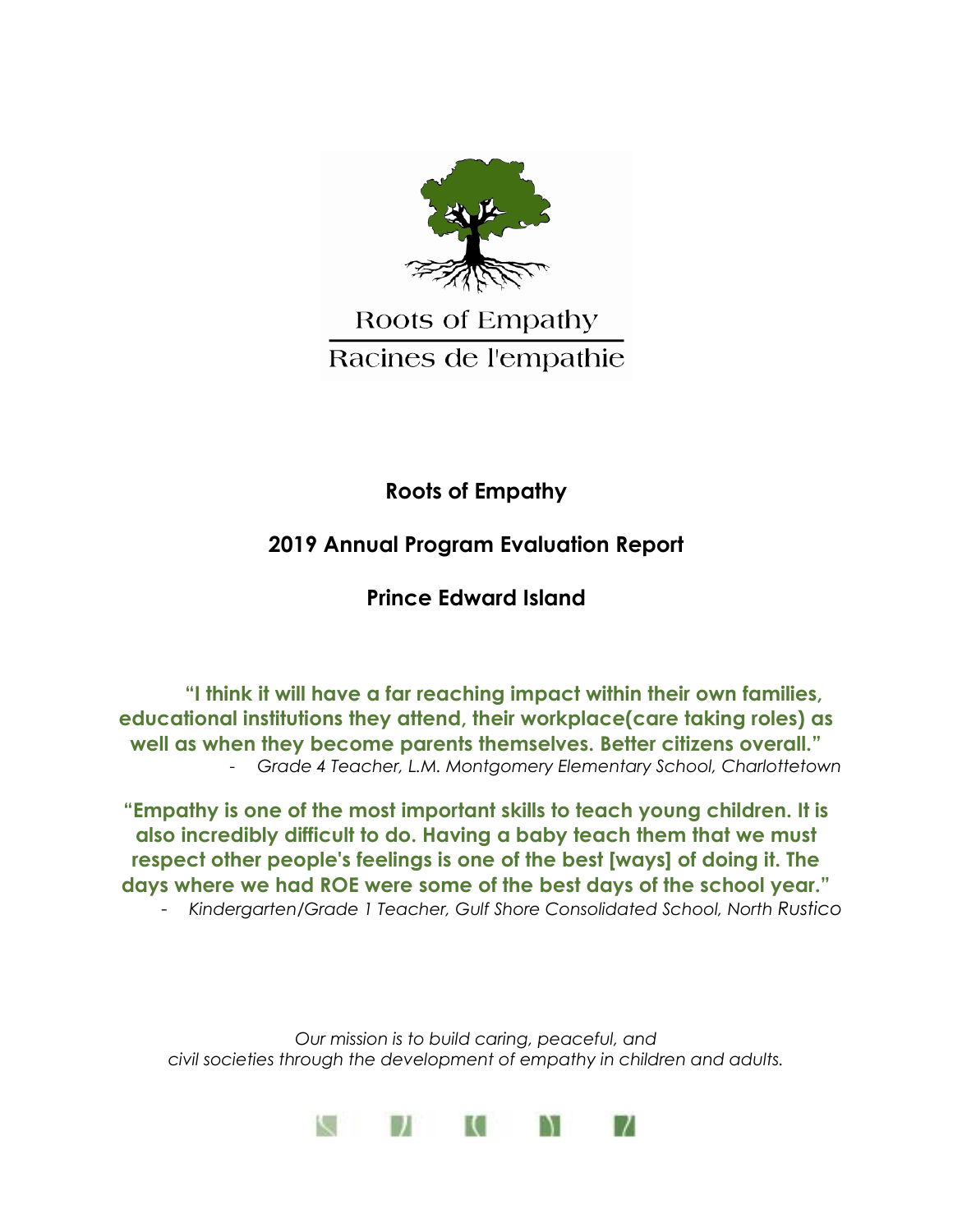### **When asked, "What can Roots of Empathy teach the world?" students reported:**

"That babies need lots of love and care, and can get hurt easily."

Grade 3, Cornwall

"To treat everybody the same, and always be nice to people even if they were a bit mean to you before."

- Grade 3, Cornwall

"Roots of Empathy can teach the world that everybody has feelings and they can all be hurt, just in different ways."

- Grade 3, Cornwall

"It helps the world have empathy and caring for a baby and understanding how other people feel."

- Grade 4, Charlottetown

"That you should care for people rather than teasing them or bullying."

- Grade 4, Charlottetown

"Roots can teach the world to care for other people, not just your friends, but everyone."

Grade 4, Charlottetown

"Roots of Empathy teaches the world safety and feelings."

- Grade 4, Charlottetown

### **When asked about the impact of the program, teachers offered comments such as:**

"I always have Root of Empathy because it ties in well with my curriculum. Activities/responses are well delivered and relevant to the lives of the kids. It helps them to establish a trusting relationship with our public health nurse as well."

- Grade 3/4, Souris

"The students and I often refer to our baby when discussing other conflicts, discussions of books, etc. This relationship with our Roots family gives my students a point of reference that is positive and a shared experience for everyone to relate to. Students may come from strained family relations, but this experience becomes familiar and accepted as a positive model for relationships."

- Grade 3/4, Souris

"They seem to be able to share their feelings more openly/ more accepting to this sharing behavior as well. I also notice that they seem to be providing more support to each other when upset, angry etc<sup>"</sup>

- Grade 4, Charlottetown

**When asked about the impact of the program, Roots of Empathy volunteer parents offered comments such as:**